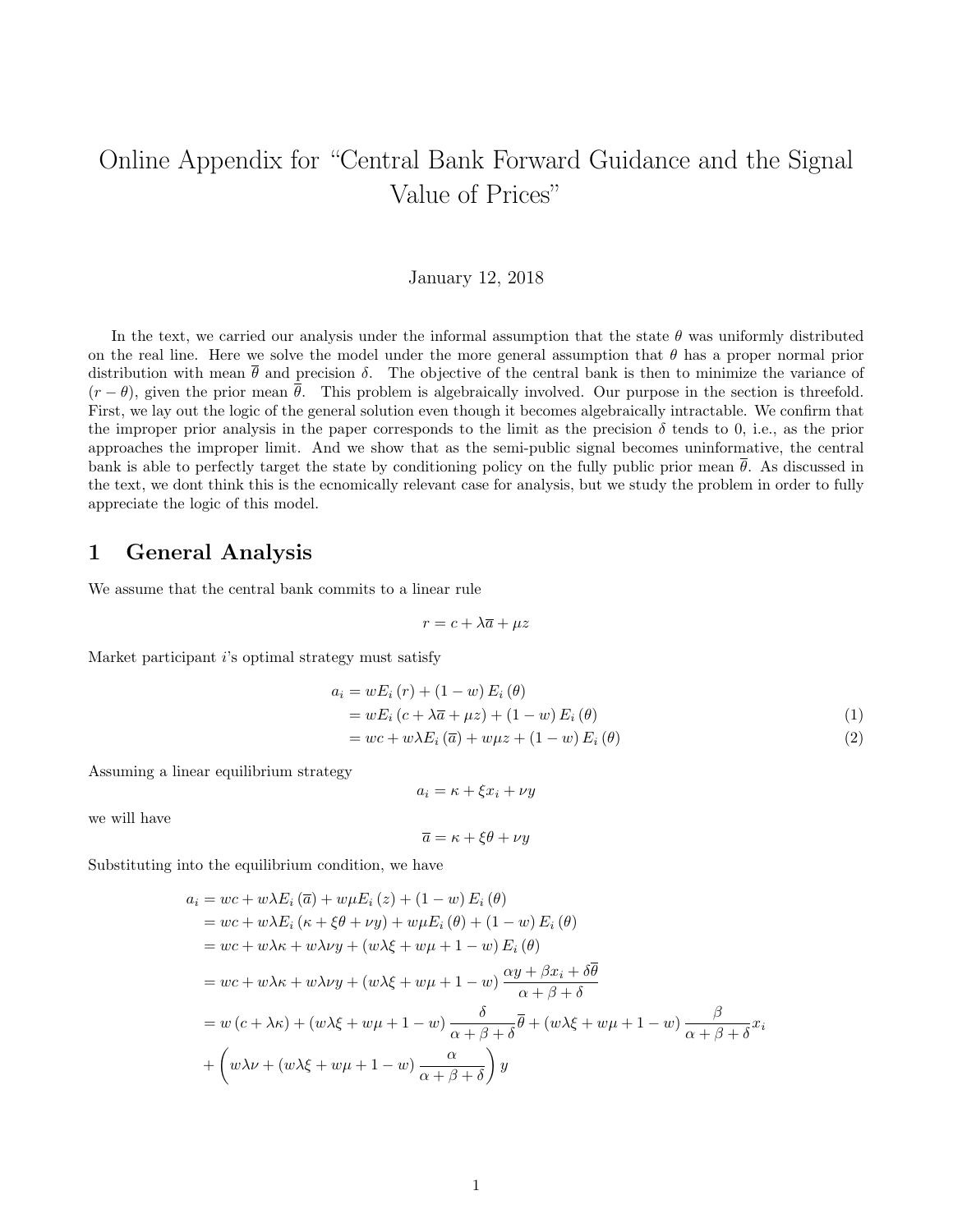Matching coefficients, we have

$$
\kappa = w (c + \lambda \kappa) + (w \lambda \xi + w\mu + 1 - w) \frac{\delta}{\alpha + \beta + \delta} \overline{\theta}
$$
  

$$
\xi = (w \lambda \xi + w\mu + 1 - w) \frac{\beta}{\alpha + \beta + \delta}
$$
  

$$
= (w \lambda \xi + 1 - w (1 - \mu)) \frac{\beta}{\alpha + \beta + \delta}
$$
  

$$
\nu = w \lambda \nu + (w \lambda \xi + w\mu + 1 - w) \frac{\alpha}{\alpha + \beta + \delta}
$$

Thus

$$
\xi = \frac{\left(1 - \left(1 - \mu\right)w\right)\frac{\beta}{\alpha + \beta + \delta}}{1 - w\lambda \frac{\beta}{\alpha + \beta + \delta}}
$$

$$
= \frac{\beta\left(1 - w\left(1 - \mu\right)\right)}{\alpha + \delta + \beta\left(1 - w\lambda\right)}
$$

and

$$
\nu = \frac{\alpha(1 - w(1 - \mu - \lambda\xi))}{(1 - w\lambda)(\alpha + \beta + \delta)}
$$
  
= 
$$
\frac{\alpha(1 - w(1 - \mu - \lambda\frac{\beta(1 - w(1 - \mu))}{\alpha + \delta + \beta(1 - w\lambda)}))}{(1 - w\lambda)(\alpha + \beta + \delta)}
$$
  
= 
$$
\frac{\alpha(1 - w(1 - \mu))}{(1 - w\lambda)(\alpha + \delta + \beta(1 - w\lambda))}
$$
  

$$
\kappa = \frac{cw + \frac{\delta}{\alpha + \beta + \delta}\overline{\theta}(1 - w(1 - \mu - \lambda\xi))}{1 - w\lambda}
$$
  
= 
$$
\frac{cw + \frac{\delta}{\alpha + \beta + \delta - \beta\lambda w}\overline{\theta}(1 - w(1 - \mu))}{1 - w\lambda}
$$

Now the central bank chooses c,  $\lambda$  and  $\mu$ , anticipating the the private sector will best response with equilibrium  $\kappa$ ,  $\xi$  and  $\nu$  <br>defined above. <br> Now

$$
r - \theta = c + \lambda \overline{a} + \mu z - \theta
$$
  
= c + \lambda \kappa + \lambda \xi \theta + \lambda \nu y + \mu z - \theta  
= c + \lambda \kappa + \lambda \xi \theta + \lambda \nu (\theta + \eta) + \mu (\theta + \zeta) - \theta  
= c + \lambda \kappa + (\lambda \xi + \lambda \nu + \mu - 1) \theta + \lambda \nu \eta + \mu \zeta  
= c + \lambda \kappa + (\lambda \xi + \lambda \nu + \mu - 1) \overline{\theta} + (\lambda \xi + \lambda \nu + \mu - 1) (\theta - \overline{\theta}) + \lambda \nu \eta + \mu \zeta

The variance of this is

$$
(c + \lambda\kappa + (\lambda\xi + \lambda\nu + \mu - 1)\overline{\theta})^2 + (\lambda\xi + \lambda\nu + \mu - 1)^2\frac{1}{\delta} + \lambda^2\nu^2\frac{1}{\alpha} + \mu^2\frac{1}{\gamma}
$$

Now observe that c impacts  $\kappa$ , but not  $\xi$  and  $\nu$ . Thus given  $\lambda$ ,  $\mu$ ,  $\xi$  and  $\nu$ , we must choose c to set

$$
c + \lambda \kappa + (\lambda \xi + \lambda \nu + \mu - 1)\theta = 0
$$

so

$$
c + \lambda \left( \frac{wc + (w\lambda\xi + w\mu + 1 - w) \frac{\delta}{\alpha + \beta + \delta} \overline{\theta}}{1 - w\lambda} \right) + (\lambda\xi + \lambda\nu + \mu - 1)\overline{\theta} = 0
$$

and

$$
c = \overline{\theta} \frac{1 - \lambda \xi - \lambda \nu - \mu - \frac{\lambda (w \lambda \xi + w \mu + 1 - w) \frac{\delta}{\alpha + \beta + \delta}}{1 - w \lambda}}{1 + \frac{\lambda w}{1 - w \lambda}}
$$
  
=  $\overline{\theta} \left( \left( 1 - \lambda \xi - \lambda \nu - \mu \right) \left( 1 - w \lambda \right) - \lambda \left( w \lambda \xi + w \mu + 1 - w \right) \frac{\delta}{\alpha + \beta + \delta} \right)$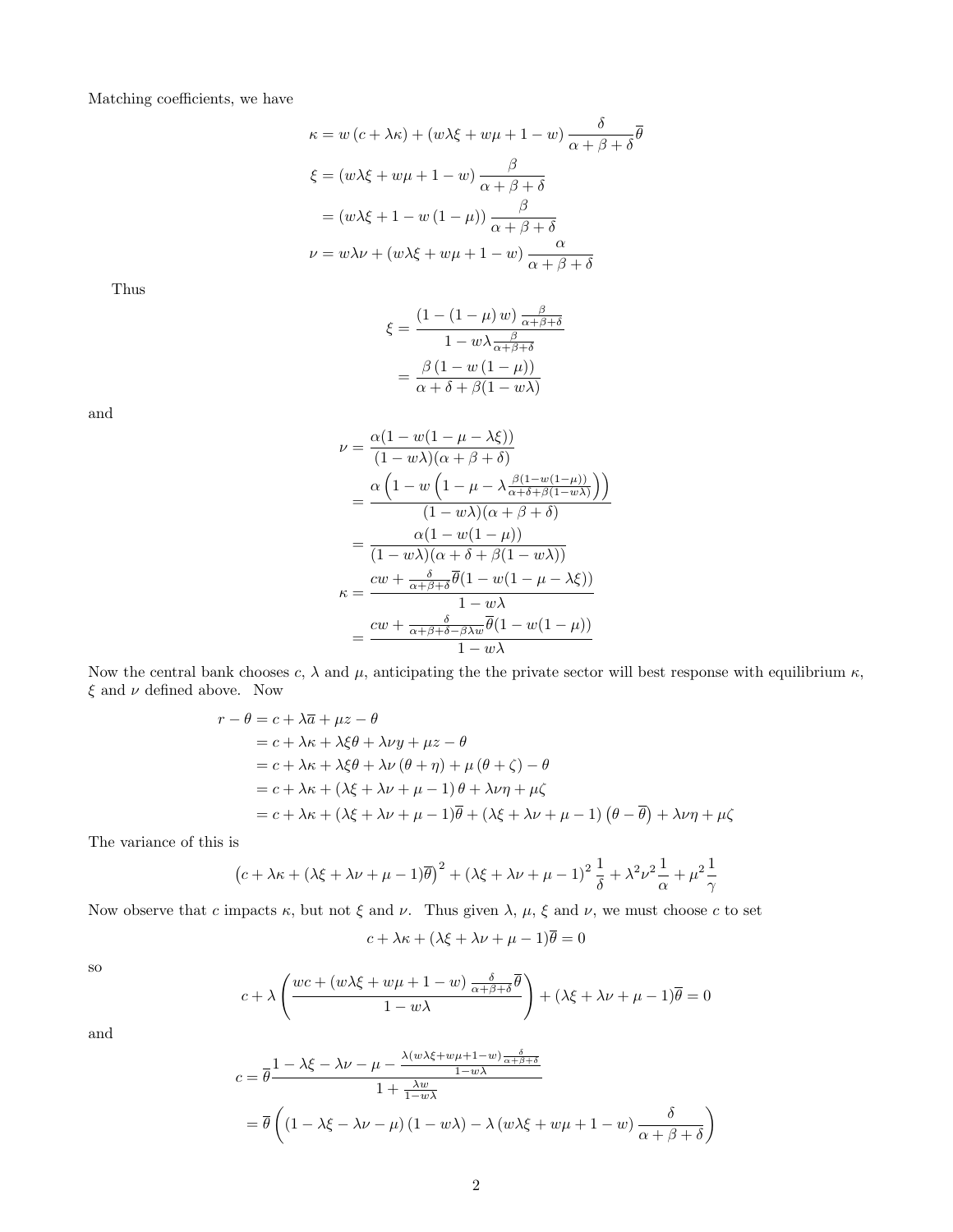With this, the variance will be

$$
(\lambda\xi + \lambda\nu + \mu - 1)^2 \frac{1}{\delta} + \lambda^2 \nu^2 \frac{1}{\alpha} + \mu^2 \frac{1}{\gamma}
$$
  
=  $\left(\lambda \left(\frac{\beta(1 - w(1 - \mu))}{\alpha + \delta + \beta(1 - w\lambda)} + \frac{\alpha(1 - w(1 - \mu))}{(1 - w\lambda)(\alpha + \delta + \beta(1 - w\lambda))}\right) + \mu - 1\right)^2 \frac{1}{\delta} + \lambda^2 \left(\frac{\alpha(1 - w(1 - \mu))}{(1 - w\lambda)(\alpha + \delta + \beta(1 - w\lambda))}\right)^2 \frac{1}{\alpha} + \mu^2 \frac{1}{\gamma}$   
=  $\left(\frac{\lambda(1 - w(1 - \mu))}{\alpha + \delta + \beta(1 - w\lambda)} \left(\beta + \frac{\alpha}{(1 - w\lambda)}\right) + \mu - 1\right)^2 \frac{1}{\delta} + \lambda^2 \left(\frac{\alpha(1 - w(1 - \mu))}{(1 - w\lambda)(\alpha + \delta + \beta(1 - w\lambda))}\right)^2 \frac{1}{\alpha} + \mu^2 \frac{1}{\gamma}$ 

Note that this function is quadratic in  $\mu$  and therefore the optimal  $\mu$  can be found as the solution to FOC

$$
0 = \frac{\mu}{\gamma} + \frac{\alpha \lambda^2 w (1 - (1 - \mu) w)}{(1 - w\lambda)^2 (\alpha + \delta + \beta(1 - w\lambda))^2} + \frac{(\alpha + \beta + \delta - \lambda w (\beta + \delta)) (\alpha (\lambda + \mu - 1) + (1 - w\lambda) (\beta(\lambda + \mu - 1) - \delta(1 - \mu)))}{\delta (1 - w\lambda)^2 (\alpha + \delta + \beta(1 - w\lambda))^2}
$$

The solution is generically unique (unless the denominator is zero) and given by

$$
\mu_{\lambda}^{*}(\alpha,\beta,\gamma,\delta,w) = \frac{\gamma(\alpha^{2}(1-\lambda)+\alpha(2\beta(1-\lambda)(1-w\lambda)+\delta(\lambda(w(\lambda w-2)-1)+2)) + (\beta+\delta)(1-w\lambda)^{2}(\beta(1-\lambda)+\delta))}{\left[\frac{(1-w\lambda)^{2}((\beta+\delta)^{2}(\gamma+\delta)+\beta^{2}\delta\lambda^{2}w^{2}-2\beta\delta\lambda w(\beta+\delta))+\alpha^{2}(\gamma+\delta(1-w\lambda)^{2})}{+\alpha(\delta(\gamma(\lambda w(\lambda w-2)+2)+2\delta(1-w\lambda)^{2})+2\beta(1-w\lambda)(\gamma+\delta(1-w\lambda)^{2}))}\right]}
$$
(3)

Substituting (3) into the expression for the variance, we have a closed form expression for the variance as a function of  $\lambda$ . The CB problem corresponds to finding the  $\lambda$  minimizing this expression, which then pins down the value of  $\mu$  and  $c$  in the optimal policy.

## 2 The Improper Prior Limit

We consider what happens as  $\delta \to 0$ , and thus the prior approaches the improper prior considered in the text. Observe that

$$
\lim_{\delta \to 0} \mu_{\lambda}^*(\alpha, \beta, \gamma, \delta, w) = 1 - \lambda
$$

The intuition is that under an improper prior, the CB must put wieghts adding up to 1 on  $\bar{a}$ and z. Now the variance reduces to

$$
\lambda^2 \left( \frac{\alpha}{\alpha + \beta (1 - w\lambda)} \right)^2 \frac{1}{\alpha} + (1 - \lambda)^2 \frac{1}{\gamma}
$$
 (4)

which is the variance minimized in the text.

## 3 Removing the Semi-Public Signal

We now consider what happens when we remove the semi-public signal, or equivalently let  $\alpha \to 0$ . Rather than solving for the optimum policy, we will identify a policy that will make variance arbitrarily small. This policy involves putting a small weight on  $\varepsilon$  and then putting a weight on  $\bar{a}$  that will induce the private sector to fully reveal their private information.

Suppose that the CB follows the rule

$$
r = (1 - \varepsilon) \left( \bar{a} + \frac{\delta}{\beta} \left( \bar{a} - \bar{\theta} \right) \right) + \varepsilon z
$$

Applying the above analysis for the case where  $\alpha = 0$ , the private sector equilibrium is to set

$$
a_i = \frac{\delta}{\beta + \delta} \bar{\theta} + \frac{\beta}{\beta + \delta} x_i
$$